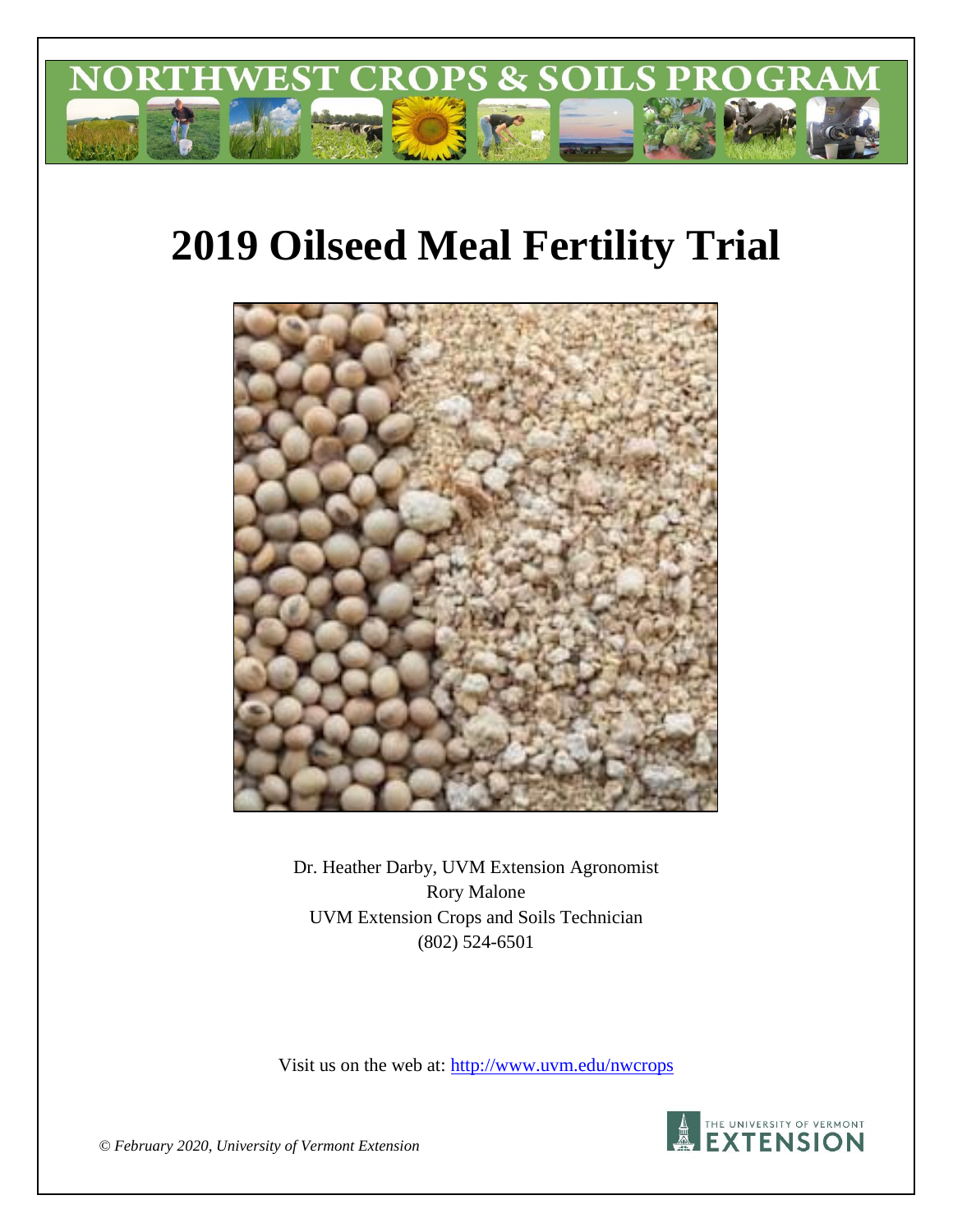#### **2019 OILSEED MEAL FERTILITY TRIAL Dr. Heather Darby, University of Vermont Extension heather.darby[at]uvm.edu**

Oilseed meal can provide a source of plant-derived nitrogen fertilizers. Agronomic research is needed to help farmers implement these alternative fertility sources. Seed meals are a high-protein byproduct of seed oil extraction from crops such as soybean, canola, sunflower, hemp, and peanut. While a byproduct, seed meals still retain nutrient value after oil extraction, and are high in protein. Hence, seed meals are often utilized as livestock feed. Seeds meals can also be used as organic soil amendments, and can act as organic fertility sources to farmers. In order to examine the efficacy of several seed meals as fertilizers, the University of Vermont Extension Northwest Crop and Soils (NWCS) Program conducted a trial in the 2019 field season and evaluated sweet corn yield and soil nitrate- $N(NO<sub>3</sub>)$  levels.

## **MATERIALS AND METHODS**

The trial was established at Borderview Research Farm in Alburgh, VT in the 2019 field season to assess the effectiveness of oilseed meals as fertility amendments in sweet corn (Table 1). The experimental design was a randomized complete block with four replicates. The previous crop was hemp and plot dimensions were 10' x 20'. The soil type was Benson rocky silt loam with 8-15% slopes. Treatments included feed grade soybean meal (Blue Seal, Kent Nutrition Group, Muscatine, IA), cold pressed soybean meal obtained from the Borderview Research Farm (Alburgh, VT), peanut meal (LD Oliver Seed Company, Milton, VT), cold pressed hemp meal (Borderview Research Farm), cold pressed canola meal (Borderview Research Farm), nitrogen synthetic fertilizer (46-0-0), and an untreated control. To obtain oilseed meal from soybean, hemp, and canola, the seed were cleaned with a small Clipper M2B cleaner (A.T. Ferrell, Bluffton, IN), and the oilseed was extruded with a KernKraft 40 cold-press oil mill.

Prior to planting the sweet corn, fertility treatments were broadcast by hand into the plots at a rate that would supply 100 lbs nitrogen ac<sup>-1</sup> and incorporated with harrows on 31-May. Sweet corn (var 'Sugar Buns', 70 RM) was planted with a 1750 John Deere corn planter at 22,000 seeds ac<sup>-1</sup> on 6-Jun.

|                                                                   | <b>Borderview Research Farm Alburgh, VT</b> |
|-------------------------------------------------------------------|---------------------------------------------|
| Soil type                                                         | Benson rocky silt loam 8-15% slopes         |
| Previous crop                                                     | Hemp                                        |
| Planting date                                                     | $6$ -Jun                                    |
| Plot size (feet)                                                  | $10 \times 20$                              |
| Replicates                                                        | 4                                           |
| Sweet corn variety                                                | Sugar Buns (F1, 70 days RM, treated)        |
| Sweet corn seeding rate (seeds $ac^{-1}$ )                        | 24,000                                      |
| Fertilizer treatment application rate (lbs $N$ ac <sup>-1</sup> ) | 100                                         |
| Harvest date                                                      | $20$ -Aug                                   |

**Table 1. Agronomic information for the meal fertility trial, Alburgh, VT, 2019.**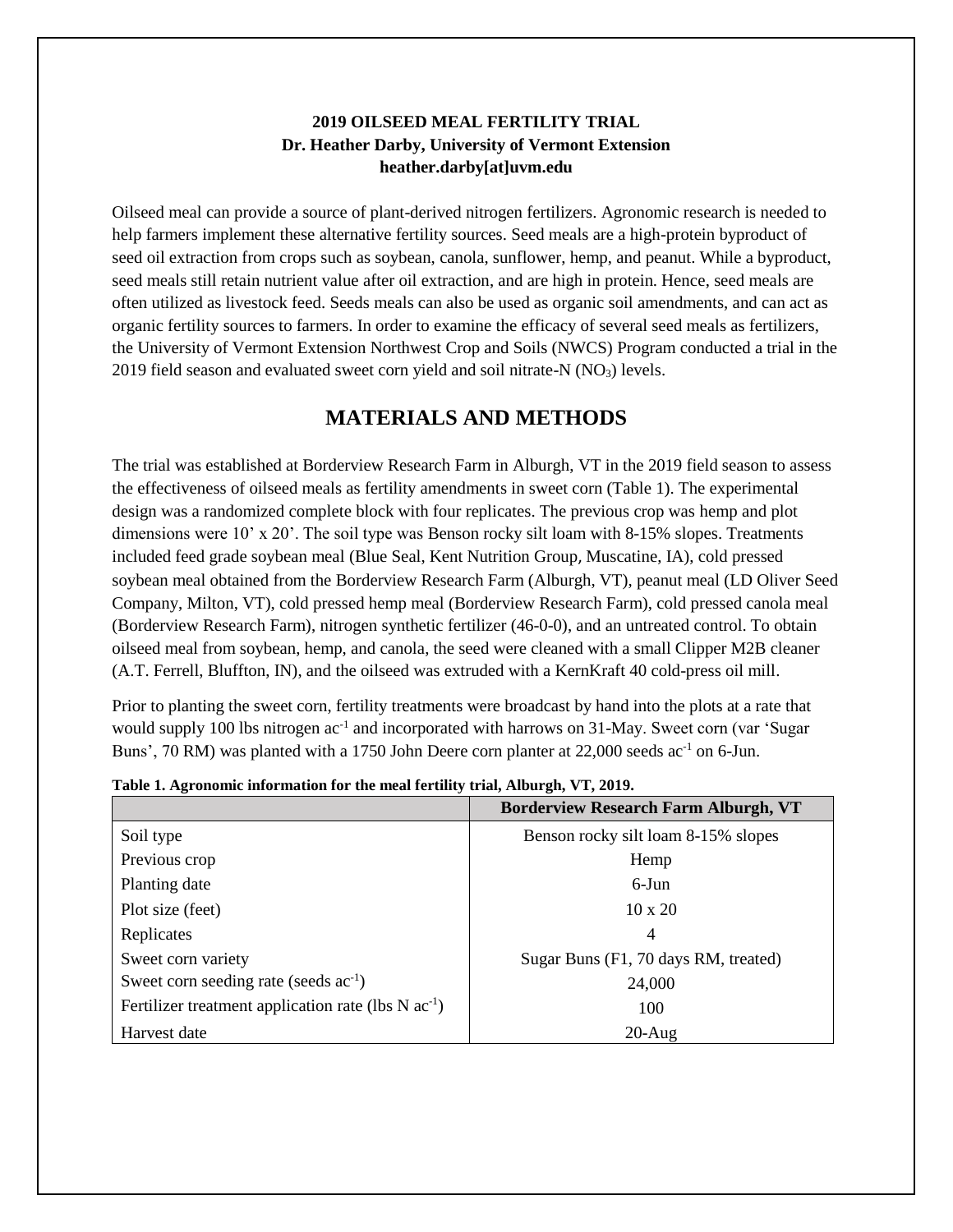The nutrient content of oilseed meals were determined at the Dairy One Forage Testing Laboratory (Ithaca, New York) on 14-May. The nitrogen (N), phosphorus (P), and potassium (K) values are displayed by treatment in Table 2. Soil samples were collected on 30-May before amendment application, at planting, then every two weeks until 10-Sep. Samples were analyzed for nitrate-N  $(NO<sub>3</sub>-)$  at the University of Vermont's Agricultural and Environmental Testing Laboratory (Burlington, Vermont).

| <b>Treatment</b>        |      |              |      |
|-------------------------|------|--------------|------|
|                         |      | % dry matter |      |
| Canola meal             | 4.81 | 1.09         | 1.21 |
| Soybean meal-Borderview | 7.12 | 0.68         | 1.95 |
| Soybean meal-feed grade | 8.33 | 0.74         | 2.18 |
| Hemp meal               | 5.65 | 1.05         | 1.10 |
| Peanut meal             | 8.71 | 0.85         | 1.24 |
| Jrea                    | 46.0 | 0.00         | 0.00 |

**Table 2. Nitrogen, phosphorus, and potassium by treatment on a dry matter basis.** 

Corn was harvested by hand on 20-Aug. Three stalk heights per plot were measured prior to harvest. Ears from the center two rows were collected and weighed in order to determine yield, and the length of five ears from each plot were measured to determine average ear length.

Data were analyzed using a general linear model procedure of SAS (SAS Institute, 2008). Replications were treated as random effects, and treatments were treated as fixed. Mean comparisons were made using the Least Significant Difference (LSD) procedure where the F-test was considered significant, at p<0.10.

Variations in genetics, soil, weather, and other growing conditions can result in variations in yield and quality. Statistical analysis makes it possible to determine whether a difference between treatments is significant or whether it is due to natural variations in the plant or field. At the bottom of each table, a LSD value is presented for each variable (i.e. yield). Least Significant Differences (LSDs) at the 0.10 level of significance are shown. This means that when the difference between two treatments within a column is equal to or greater to the LSD value for the column, there is a real difference between the treatments 90% of the time. In the example to the right, treatment C was significantly different from

treatment A, but not from treatment B. The difference between C and B is 1.5, which is less than the LSD value of 2.0 and so these treatments were not significantly different in yield. The difference between C and A is equal to 3.0, which is greater than the LSD value of 2.0. This means that the yields of these treatments were significantly different from one another. Treatment B was not significantly lower than the top yielding treatment, indicated in bold. A lack of significant difference is indicated by shared letters.

| <b>Treatment</b> | Yield             |
|------------------|-------------------|
| A                | 6.0 <sup>b</sup>  |
| B                | 7.5 <sup>ab</sup> |
| $\mathbf C$      | 9.0 <sup>a</sup>  |
| LSD              | 2.0               |

#### **RESULTS**

Weather data were recorded with a Davis Instrument Vantage Pro2 weather station, equipped with a WeatherLink data logger at Borderview Research Farm in Alburgh, VT (Table 3). The 2019 field season had below average temperatures and fewer Growing Degree Days (GDDs) in June and August.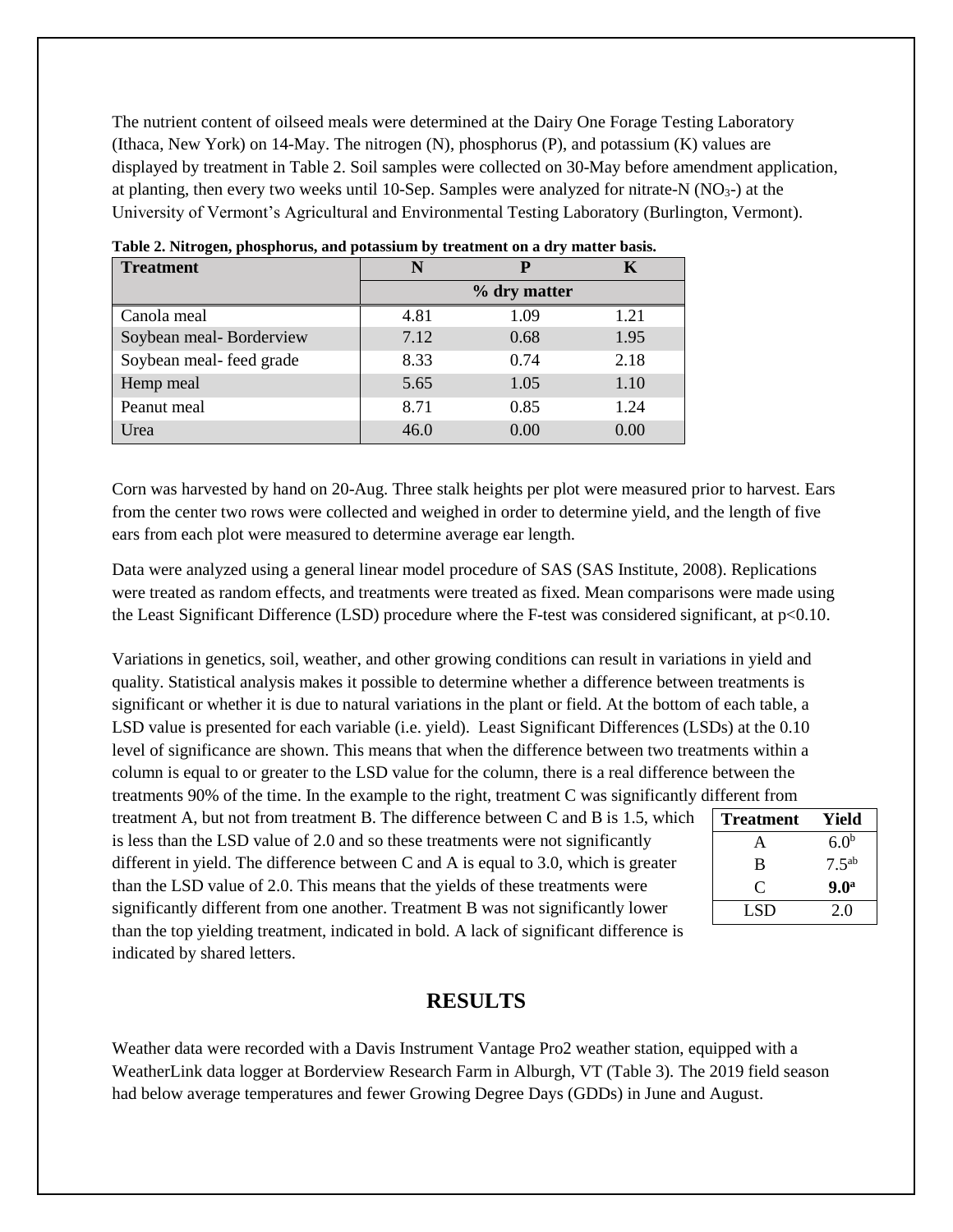Temperatures increased to 2.87° F above the 30-year normal in July, which also saw 1.81 inches below normal of precipitation. In August, temperature and precipitation were slightly below the normal. Overall, there were 1730 GDDs accumulated June through August, 34 above the average.

| Alburgh, VT                       | June    | July    | <b>August</b> |  |
|-----------------------------------|---------|---------|---------------|--|
| Average temperature $(^{\circ}F)$ | 64.3    | 73.5    | 68.3          |  |
| Departure from normal             | $-1.46$ | 2.87    | $-0.51$       |  |
|                                   |         |         |               |  |
| Precipitation (inches)            | 3.06    | 2.34    | 3.50          |  |
| Departure from normal             | $-0.63$ | $-1.81$ | $-0.41$       |  |
|                                   |         |         |               |  |
| Growing Degree Days (50°F-        | 446     | 716     | 568           |  |
| Departure from normal             | $-29$   | 76      | $-13$         |  |

**Table 3. Temperature and precipitation summary for Alburgh, VT, 2019.**

Based on weather data from a Davis Instruments Vantage Pro2 with WeatherLink data logger. Historical averages are for 30 years of NOAA data (1981-2010) from Burlington, VT.

Sweet corn height and ear length did not statistically differ by treatment (Table 4). Sweet corn populations were highest in the plots fertilized with urea, which was significantly higher than the feedgrade soybean meal and peanut meal treatments. Corn yields were highest in the plots fertilized with urea at 14,484 lbs  $ac^{-1}$  or 7.24 tons  $ac^{-1}$ , which was statistically similar to the hemp, canola, and Borderview soybean meal amendments. The peanut meal yielded significantly lower than all other treatments, yielding 9344 lbs  $ac^{-1}$ , or 4.67 tons  $ac^{-1}$ . These differences in yield may be due to differences in N uptake efficiency in the different amendments, but yield is also influenced by differences in population. The average trial yield was  $12,574$  lbs ac<sup>-1</sup> or 6.29 tons ac<sup>-1</sup>.

| <b>Treatment</b>   | <b>Population</b>   | Height    | <b>Yield</b>           | <b>Ear length</b>  |           |
|--------------------|---------------------|-----------|------------------------|--------------------|-----------|
|                    | plants $ac^{-1}$    | cm        | $lbs$ ac <sup>-1</sup> | tons $ac^{-1}$     | $\rm cm$  |
| Canola             | 23196 <sup>ab</sup> | 160       | 13220 <sup>ab</sup>    | 6.61 <sup>ab</sup> | 18.1      |
| Hemp               | 23849 <sup>a</sup>  | 158       | $14005^{\rm a}$        | $7.00^{\rm a}$     | 19.0      |
| Peanut             | 15028 <sup>c</sup>  | 160       | 9344 <sup>c</sup>      | 4.67 <sup>c</sup>  | 19.1      |
| Soybean-Borderview | $22107^{ab}$        | 162       | $12720^{ab}$           | 6.36 <sup>ab</sup> | 19.1      |
| Soybean-feed grade | $20147^b$           | 144       | $11674^b$              | $5.84^{b}$         | 18.6      |
| Urea               | 24394 <sup>a</sup>  | 167       | 14484 <sup>a</sup>     | $7.24^{\rm a}$     | 18.7      |
| LSD(0.10)          | 3543                | <b>NS</b> | 2195                   | 1.10               | <b>NS</b> |
| Trial Mean         | 21453               | 159       | 12574                  | 6.29               | 18.7      |

**Table 4. Seed meal fertility harvest results, Alburgh, VT, 2019.** 

†Treatments within a column with the same letter are statistically similar. Top performers are in **bold.** LSD – Least significant difference. NS- Not significant

By 17-Jun, the peanut and feed grade soybean meals and urea soil nitrate concentrations had reached 25ppm. By 1-Jul, all treatments had reached 25ppm, which is considered sufficient for producing high yielding sweet corn.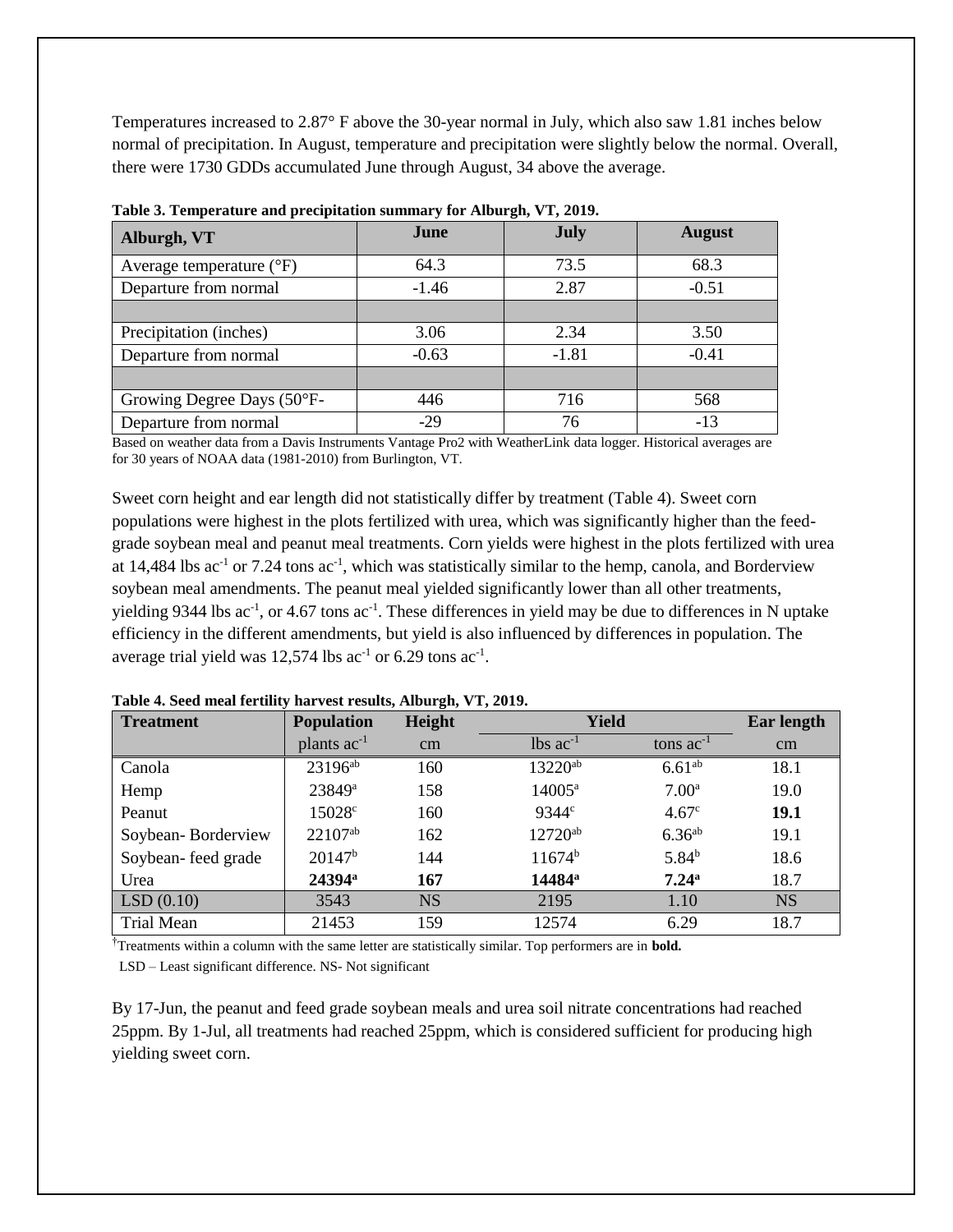Soil nitrate concentrations statistically differed by treatment on the 10-Jun and 17-Jun sampling dates (Table 5; Figure 1). On 10-Jun, the peanut meal had the highest soil nitrate-N concentration, 20.2 mg N kg<sup>-1</sup>, and was statistically similar to the urea and feed-grade soybean meal, which were 19.2 and 17.4 mg N kg<sup>-1</sup> respectively. On 17-Jun, the feed-grade soybean meal was the top performer at 32.9 mg N kg<sup>-1</sup>, and was similar to the peanut meal and urea  $(29.9, 26.6 \text{ mg N kg}^{-1})$ . Urea was the top performer in nitrate-N concentrations from 15-Jul to 27-Aug, but was not significantly different from the other treatments. This indicates that the organic oilseed meal amendments are suitable as a substitute for fertilizers like urea. The feed-grade soybean meal hit its peak nitrate-N concentration first  $(75.6 \text{ mg N kg}^{-1})$ , on 15-Jul, while all other amendments hit their peak nitrate-N levels on 30-Jul (Figure 1). While feed-grade soybean meal and peanut meal had the highest nitrate-N concentrations from 17-Jun to 1-Jul, they were surpassed by urea and hemp meal by 30-Jul, which peaked at 132 and 108 mg N kg<sup>-1</sup> respectively. All treatments except urea and peanut meal had a second peak of nitrate-N on 27-Aug.

|                    | Nitrate $(mg N kg-1)$ |                   |                       |           |           |            |           |           |           |
|--------------------|-----------------------|-------------------|-----------------------|-----------|-----------|------------|-----------|-----------|-----------|
| <b>Treatment</b>   | $30$ -May             | $10$ -Jun         | $17 - Jun$            | $1-Jul$   | $15$ -Jul | $30 -$ Jul | $13$ -Aug | $27-Aug$  | $10-Sep$  |
| Canola             | 6.47                  | 10.7 <sup>b</sup> | 16.6 <sup>bcd</sup>   | 26.5      | 48.3      | 75.9       | 40.2      | 45.7      | 16.8      |
| Hemp               | 5.67                  | 11.3 <sup>b</sup> | 12.3 <sup>cd</sup>    | 39.0      | 58.7      | 108        | 67.8      | 75.8      | 55.3      |
| Peanut             | 6.63                  | 20.2 <sup>a</sup> | 29.9 <sup>ab</sup>    | 53.8      | 68.0      | 82.3       | 56.8      | 47.7      | 26.2      |
| Soybean-Borderview | 6.24                  | 9.90 <sup>b</sup> | 8.60 <sup>d</sup>     | 56.2      | 63.6      | 78.6       | 60.7      | 65.1      | 25.3      |
| Soybean-feed grade | 6.59                  | $17.4^{\rm a}$    | 32.9 <sup>a</sup>     | 52.1      | 75.6      | 73.2       | 55.2      | 57.0      | 29.5      |
| Urea               | 7.03                  | 19.2 <sup>a</sup> | $26.6$ <sup>abc</sup> | 42.6      | 103       | 132        | 85.0      | 76.7      | 47.8      |
| LSD(0.10)          | <b>NS</b>             | 5.03              | 15.9                  | <b>NS</b> | <b>NS</b> | <b>NS</b>  | <b>NS</b> | <b>NS</b> | <b>NS</b> |
| Sample date mean   | 6.44                  | 14.8              | 21.2                  | 45.0      | 69.5      | 91.7       | 61.0      | 61.3      | 33.5      |

†Treatments within a column with the same letter are statistically similar. Top performers are in **bold.**

LSD – Least significant difference.

NS- Not significant.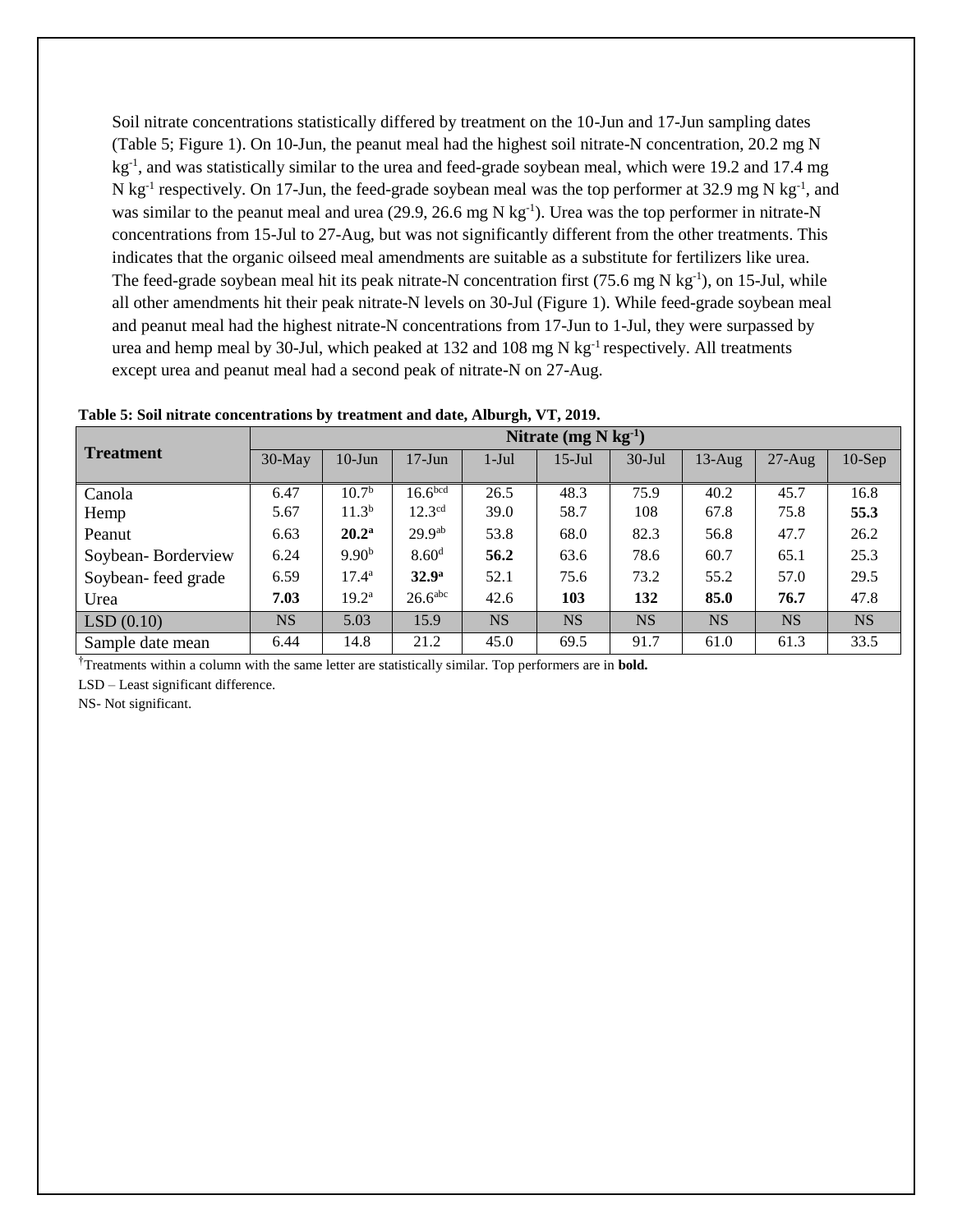

**Figure 1: Soil nitrate-N concentrations from 30-May to 10-Sep, Alburgh, VT, 2019.**

### **DISCUSSION**

This study suggests that oilseeds meals have the potential to deliver adequate N to crops. After 1-Jul, all nitrate concentrations were above 25ppm, which is required at the critical uptake period of corn in order to meet the nitrogen demand of the crop for the season. Sweet corn was used as a test crop since it requires significant amounts of N to produce high yields. Early in the season, the urea and peanut meal mineralized more rapidly, and later in the season, while not statistically significant, hemp meal performed second to urea and provided an extended release over the field season. Hemp meal also was a topperformer along with urea in corn yield and population. Different organic amendments could be implemented for different nutrient timing goals based on how they mineralize. For example, you could apply multiple organic amendments, one with more early-season mineralization, and one with more lateseason mineralization, to achieve the desired nitrate-N throughout the growing season.

These oilseed meal amendments generally have similar phosphorus concentrations to poultry manure, but higher nitrogen concentrations (Table 2). Poultry manure generally has N-P-Ks ranging from 3-2.5-1.5 to 6-4-3, and applying manures like poultry manure for nitrogen-based fertilization adds much more phosphorus than corn and vegetable systems can remove. Oilseed meal amendments could be used in place of poultry manures to provide adequate nitrogen for crops, while applying a lower phosphorus rate. Table 6 shows the pounds of each treatment applied to achieve a rate of 100 lbs N ac<sup>-1</sup>, and the corresponding phosphorus and potassium rates applied. Out of the oilseed meals, the soybean meals resulted in the least amount of phosphorus applied, followed by the peanut meal.